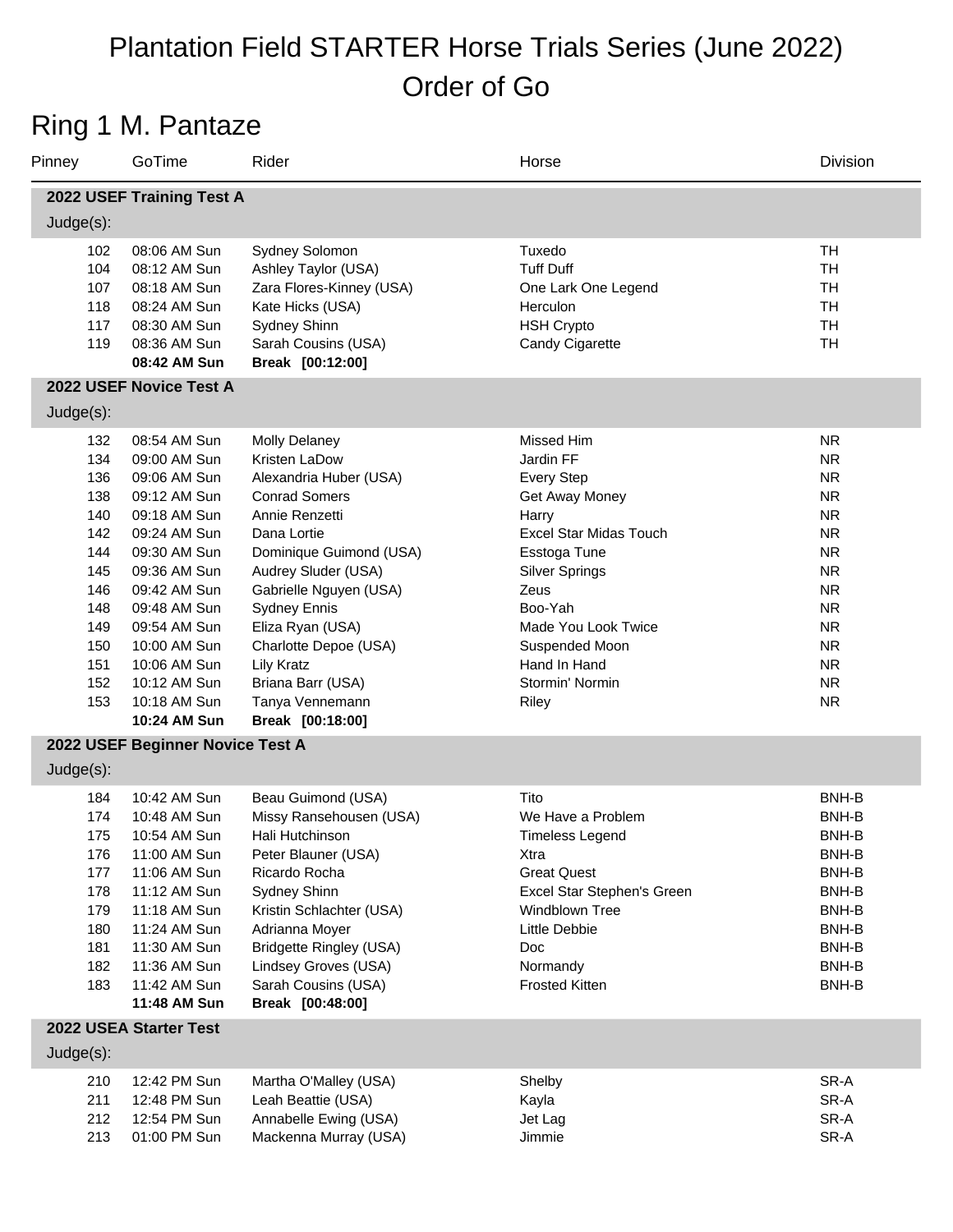### Ring 1 M. Pantaze

| Pinney       | GoTime                                | Rider                  | Horse                          | <b>Division</b> |
|--------------|---------------------------------------|------------------------|--------------------------------|-----------------|
| 215          | 01:06 PM Sun                          | Erin Riley (USA)       | Chata Chunkash                 | SR-A            |
| 216          | 01:12 PM Sun                          | Zoe Pierdon            | Best Boy                       | SR-A            |
| 217          | 01:18 PM Sun                          | <b>Grace Starrett</b>  | Ruby Tuesday HW                | SR-A            |
|              | 01:24 PM Sun                          | Break [00:12:00]       |                                |                 |
|              | 2019 USDF Introductory Level - Test A |                        |                                |                 |
| $Judge(s)$ : |                                       |                        |                                |                 |
| 236          | 01:36 PM Sun                          | <b>Riley Richman</b>   | Little Chaos                   | ER-A            |
| 237          | 01:43 PM Sun                          | La'Nya Lightfoot (USA) | Just a Fancy Box of Chocolates | ER-A            |
| 238          | 01:50 PM Sun                          | Brenden Hampton (USA)  | California Mischief            | ER-A            |

|     | וווטט וויו טכב   | DIGITUCIT LIQIIIDIUI (USA) | <b>UQIIIUI IIIQ IVIISUIIIEI</b> | LN-A |
|-----|------------------|----------------------------|---------------------------------|------|
|     | 239 01:57 PM Sun | Annalisa Griffiths         | Emma's Grey Angel               | ER-A |
| 241 | 02:11 PM Sun     | Sarah Solloway (USA)       | Steel the Moment                | ER-A |
| 242 | 02:18 PM Sun     | Brooke Henwood (USA)       | Honeybun                        | ER-A |
|     |                  |                            |                                 |      |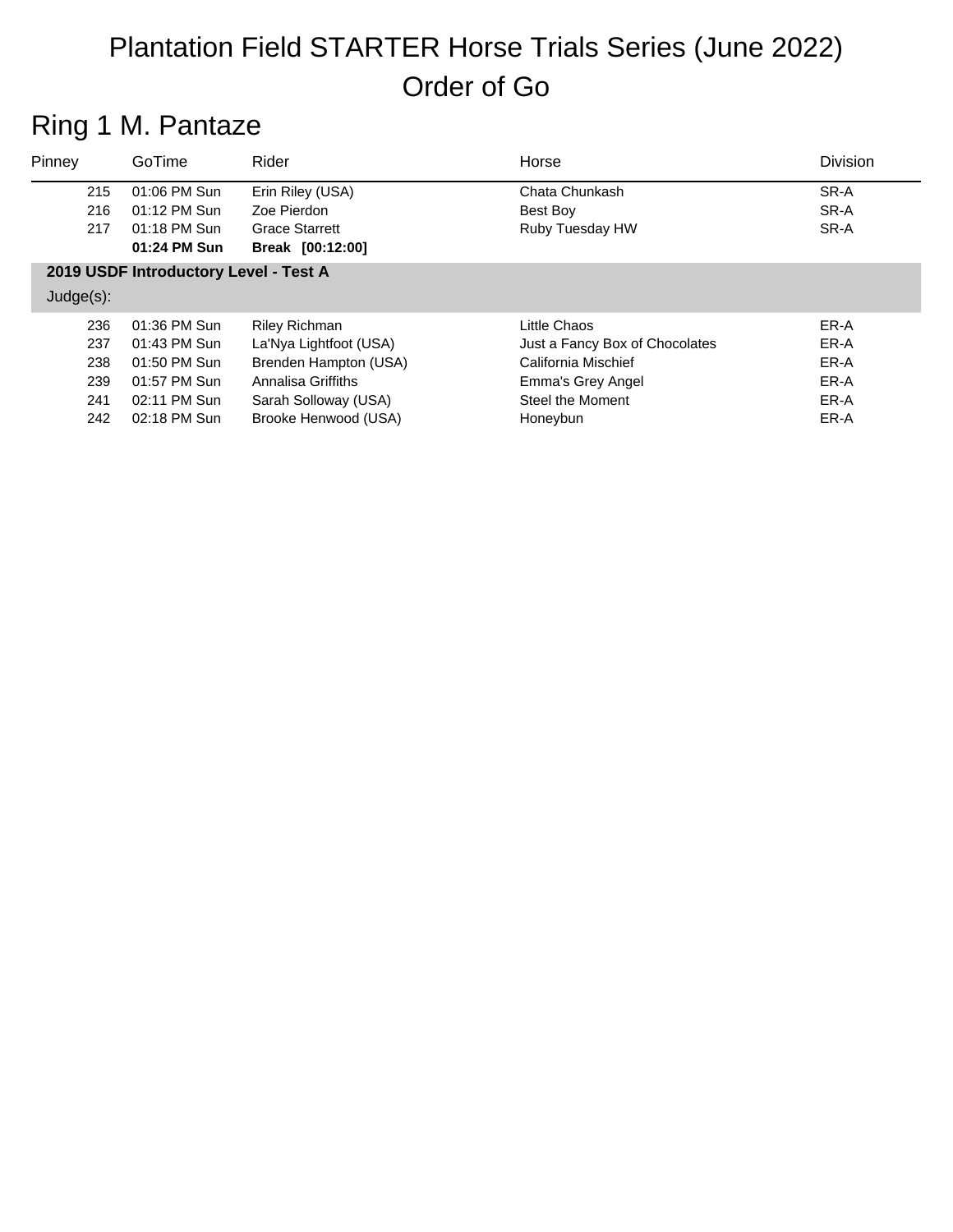### Ring 2 D. Morrison

| Pinney       | GoTime                                | Rider                   | Horse                       | Division     |
|--------------|---------------------------------------|-------------------------|-----------------------------|--------------|
|              | 2022 USEF Training Test A             |                         |                             |              |
| $Judge(s)$ : |                                       |                         |                             |              |
| 112          | 08:06 AM Sun                          | <b>Conrad Somers</b>    | Illustration                | <b>TR</b>    |
| 113          | 08:12 AM Sun                          | Annie Renzetti          | Molly                       | <b>TR</b>    |
| 103          | 08:18 AM Sun                          | Madeline Chantler (USA) | Duke of Waymore             | <b>TR</b>    |
| 105          | 08:24 AM Sun                          | Angelina Pezzuto (USA)  | <b>High Prince</b>          | <b>TR</b>    |
| 108          | 08:36 AM Sun                          | Katie LaDow (USA)       | <b>Aviation Show</b>        | <b>TR</b>    |
| 110          | 08:48 AM Sun                          | <b>Kelly Coile</b>      | Soul Rebel                  | <b>TR</b>    |
| 114          | 08:54 AM Sun                          | Hannah Pizzie (USA)     | <b>Start the Music</b>      | <b>TR</b>    |
| 115          | 09:00 AM Sun                          | Hannah Fisher           | Ethan                       | <b>TR</b>    |
| 116          | 09:06 AM Sun                          | Sophia Morales          | Jet                         | <b>TR</b>    |
|              | 09:12 AM Sun                          | Break [00:12:00]        |                             |              |
|              | 2022 USEF Beginner Novice Test A      |                         |                             |              |
| $Judge(s)$ : |                                       |                         |                             |              |
| 154          | 09:30 AM Sun                          | Sarah Cousins (USA)     | Snow of Force               | <b>BNH-A</b> |
| 155          | 09:36 AM Sun                          | Remy Winants (USA)      | All Go                      | <b>BNH-A</b> |
| 156          | 09:42 AM Sun                          | Beau Guimond (USA)      | Wrosewater                  | <b>BNH-A</b> |
| 157          | 09:48 AM Sun                          | Jessica McCabe (USA)    | Cheers to Us                | <b>BNH-A</b> |
| 158          | 09:54 AM Sun                          | El Riley (USA)          | Smokestack Lightnin'        | <b>BNH-A</b> |
| 159          | 10:06 AM Sun                          | Angi Bevers (USA)       | Heathcliff                  | <b>BNH-A</b> |
| 160          | 10:12 AM Sun                          | Ashleigh Volpe (USA)    | <b>Sweet Brother</b>        | <b>BNH-A</b> |
| 161          | 10:18 AM Sun                          | Charlotte Reagoso (USA) | <b>Patterson Cross</b>      | <b>BNH-A</b> |
| 162          | 10:24 AM Sun                          | Logan Bearden           | Into the Storm              | <b>BNH-A</b> |
| 163          | 10:30 AM Sun                          | Erin Kanara (USA)       | <b>Excel Star Skywalker</b> | <b>BNH-A</b> |
|              | 10:36 AM Sun                          | Break [00:12:00]        |                             |              |
| 185          | 10:48 AM Sun                          | Jenna Weh Breault (USA) | Pedro Cerrano               | BNR-B        |
| 186          | 10:54 AM Sun                          | Meg Schmitz (USA)       | Who's Treasure              | BNR-B        |
| 187          | 11:00 AM Sun                          | June Hillman            | Jd Superstar                | BNR-B        |
| 188          | 11:06 AM Sun                          | Alice Goodall (USA)     | Roxy                        | BNR-B        |
| 189          | 11:12 AM Sun                          | Carolyn Ilg (USA)       | Classy Lady                 | BNR-B        |
| 190          | 11:18 AM Sun                          | Maria Werkiser (USA)    | Druid's Glen                | BNR-B        |
| 192          | 11:30 AM Sun                          | Janine Malseed          | Cooley Jet Set              | BNR-B        |
| 193          | 11:36 AM Sun                          | Audrey Schwab           | Untangled Truth             | BNR-B        |
| 194          | 11:42 AM Sun                          | Laura Dionne (USA)      | <b>Best Available</b>       | BNR-B        |
|              | 11:48 AM Sun                          | Break [00:48:00]        |                             |              |
|              | 2022 USEA Starter Test                |                         |                             |              |
| Judge(s):    |                                       |                         |                             |              |
| 219          | 12:42 PM Sun                          | Alane Becket (USA)      | En Pointe                   | SR-B         |
| 220          | 12:48 PM Sun                          | Max Seifert (USA)       | <b>Tahkodha Princes</b>     | SR-B         |
| 221          | 12:54 PM Sun                          | <b>Gregory Newell</b>   | <b>BE Victory Dance</b>     | SR-B         |
| 222          | 01:00 PM Sun                          | Donna Murphy (USA)      | Swan's Rosalind             | SR-B         |
| 223          | 01:06 PM Sun                          | Heather Walker          | One Diego                   | SR-B         |
| 224          | 01:12 PM Sun                          | Kendra McCarty (USA)    | <b>Ballyrimmon Copper</b>   | SR-B         |
| 225          | 01:18 PM Sun                          | Pamela Bay              | Clonshire Le Roy            | SR-B         |
|              | 01:24 PM Sun                          | Break [00:12:00]        |                             |              |
|              | 2019 USDF Introductory Level - Test A |                         |                             |              |
|              |                                       |                         |                             |              |

Judge(s):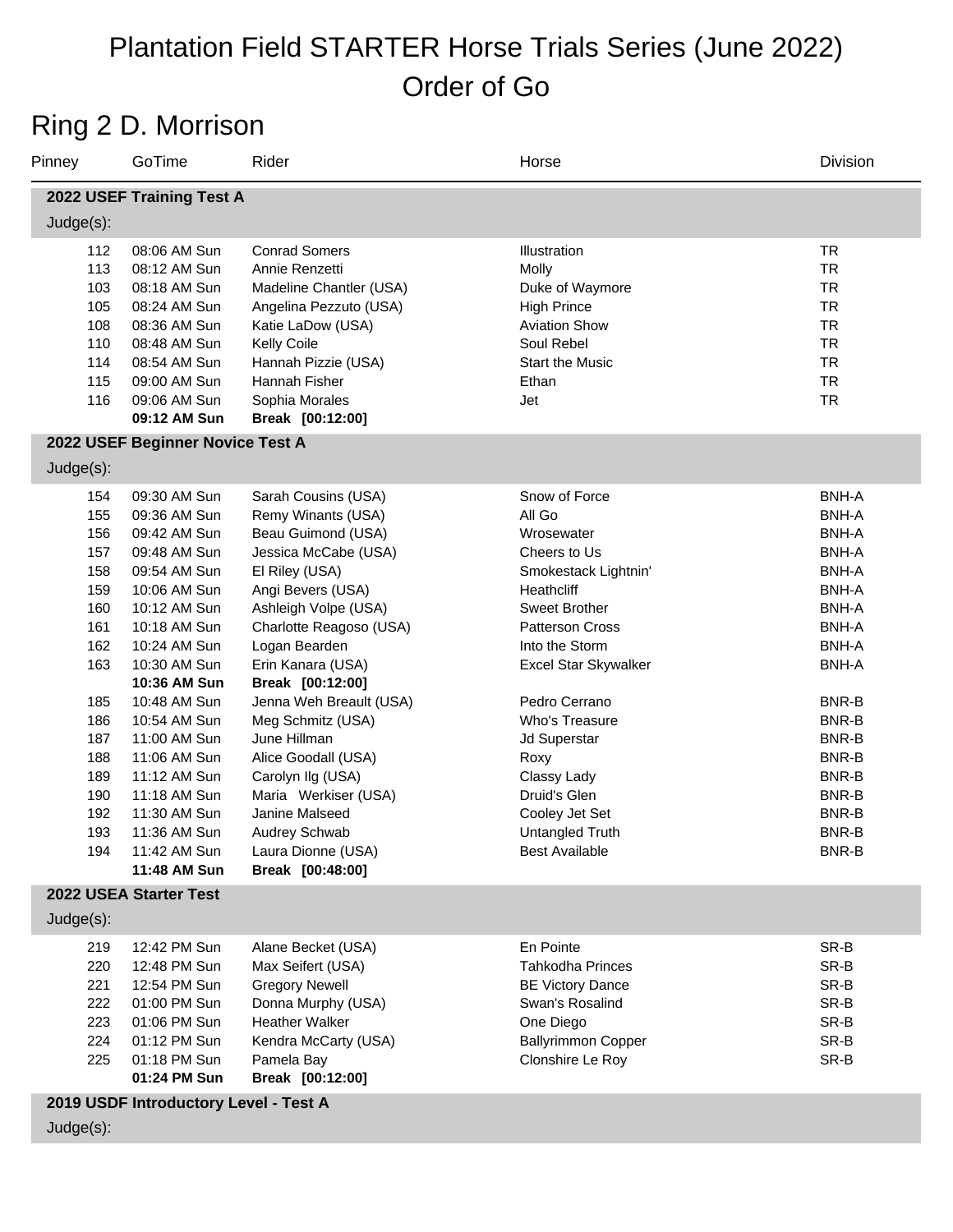### Ring 2 D. Morrison

| Pinney | GoTime       | Rider                | Horse                | <b>Division</b> |
|--------|--------------|----------------------|----------------------|-----------------|
| 243    | 01:36 PM Sun | Kailyn Holland (USA) | <b>Best Shot Yet</b> | ER-B            |
| 244    | 01:43 PM Sun | Sara Sabo (USA)      | Bryn Taran Violet    | ER-B            |
| 246    | 01:57 PM Sun | Samantha Greco       | Adriana's Boy        | ER-B            |
| 248    | 02:11 PM Sun | Tori Finateri        | Coconut              | ER-B            |
| 249    | 02:18 PM Sun | Daniel Reiter        | Homer                | ER-B            |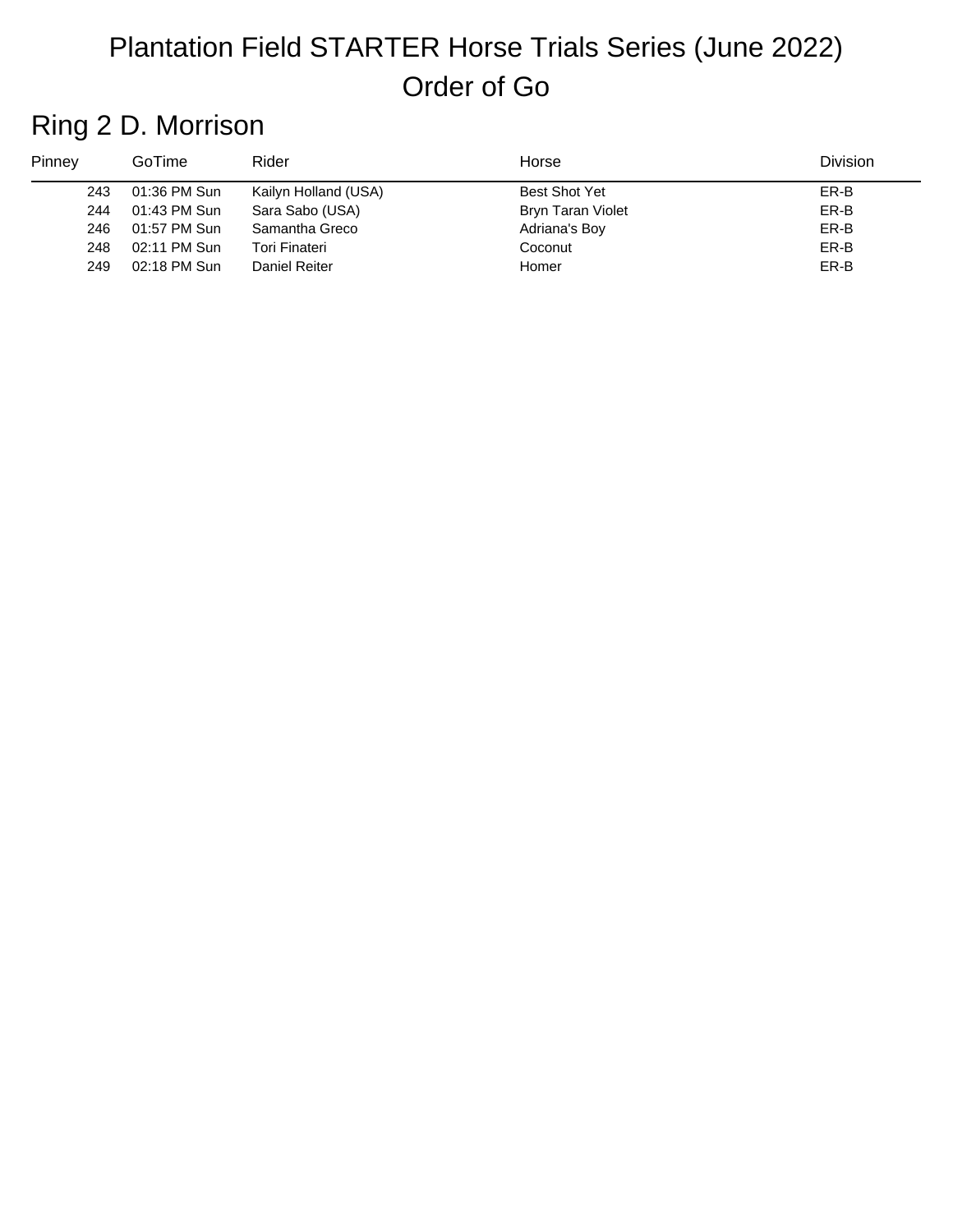### Ring 3 J. Davis

| Pinney                  | GoTime                           | Rider                      | Horse                      | Division     |  |  |
|-------------------------|----------------------------------|----------------------------|----------------------------|--------------|--|--|
| 2022 USEF Novice Test A |                                  |                            |                            |              |  |  |
| $Judge(s)$ :            |                                  |                            |                            |              |  |  |
| 120                     | 08:00 AM Sun                     | Ashley Steele Norris (USA) | Youcan'tfixstupid          | <b>NH</b>    |  |  |
| 122                     | 08:12 AM Sun                     | <b>Ginny Cole</b>          | Roziere                    | <b>NH</b>    |  |  |
| 123                     | 08:18 AM Sun                     | Fylicia Barr (USA)         | Rocket Man                 | <b>NH</b>    |  |  |
| 124                     | 08:24 AM Sun                     | <b>Brynn Hawley</b>        | Die Fledermause            | <b>NH</b>    |  |  |
| 125                     | 08:30 AM Sun                     | Elle Stephenson (USA)      | <b>Treasury Stock</b>      | <b>NH</b>    |  |  |
| 126                     | 08:36 AM Sun                     | Alyssa Phillips            | Redfield M. Ruggeri        | <b>NH</b>    |  |  |
| 127                     | 08:42 AM Sun                     | Tiffany Wandy (USA)        | <b>Bold Salsa</b>          | <b>NH</b>    |  |  |
| 128                     | 08:48 AM Sun                     | Anabel Barnett (USA)       | Derawley Lady              | <b>NH</b>    |  |  |
| 147                     | 09:00 AM Sun                     | Sydney Shinn               | <b>Excel Star Megawatt</b> | <b>NH</b>    |  |  |
| 130                     | 09:06 AM Sun                     | Alexa Lapp (USA)           | FE Flint                   | <b>NH</b>    |  |  |
| 131                     | 09:12 AM Sun                     | Kaelen Speck               | Checkwithme                | <b>NH</b>    |  |  |
| 139                     | 09:18 AM Sun                     | Ashley Steele Norris (USA) | Sorrel                     | <b>NH</b>    |  |  |
| 133                     | 09:24 AM Sun                     | Kate Hicks (USA)           | Raider                     | <b>NH</b>    |  |  |
| 135                     | 09:36 AM Sun                     | Erin Kanara (USA)          | Excel Star Future Hugo     | <b>NH</b>    |  |  |
| 143                     | 09:42 AM Sun                     | <b>Ginny Cole</b>          | May Day Cash               | <b>NH</b>    |  |  |
| 137                     | 09:48 AM Sun                     | Seth Beaver (USA)          | <b>Excel Star Jupiter</b>  | <b>NH</b>    |  |  |
|                         | 09:54 AM Sun                     | Break [00:18:00]           |                            |              |  |  |
|                         | 2022 USEF Beginner Novice Test A |                            |                            |              |  |  |
| $Judge(s)$ :            |                                  |                            |                            |              |  |  |
| 164                     | 10:12 AM Sun                     | Laura Richardson (USA)     | Trend                      | <b>BNR-A</b> |  |  |
| 165                     | 10:18 AM Sun                     | <b>Tatyana Prueter</b>     | Sheridan Square            | <b>BNR-A</b> |  |  |
| 166                     | 10:24 AM Sun                     | Kelsey Hineman (USA)       | Eli MWF                    | <b>BNR-A</b> |  |  |
| 167                     | 10:30 AM Sun                     | Jordan Penland             | Misty's Irish Mist         | <b>BNR-A</b> |  |  |
| 168                     | 10:36 AM Sun                     | Roxanne Rice (USA)         | <b>Balmoral</b>            | <b>BNR-A</b> |  |  |
| 169                     | 10:42 AM Sun                     | Aimee Carson (USA)         | Bertie le Belge            | <b>BNR-A</b> |  |  |
| 170                     | 10:48 AM Sun                     | Riley Callahan             | Irish Turn                 | BNR-A        |  |  |
| 171                     | 10:54 AM Sun                     | Bob Francois (USA)         | Jameson                    | BNR-A        |  |  |
| 172                     | 11:00 AM Sun                     | Finley Callahan            | Cameron                    | <b>BNR-A</b> |  |  |
| 173                     | 11:06 AM Sun                     | Sabrina Watson             | Monster                    | <b>BNR-A</b> |  |  |
|                         | 11:12 AM Sun                     | Break [00:42:00]           |                            |              |  |  |
|                         | 2022 USEA Starter Test           |                            |                            |              |  |  |
| Judge(s):               |                                  |                            |                            |              |  |  |
| 195                     | 11:54 AM Sun                     | Robyn Weaver               | FMF Champagne              | <b>SH</b>    |  |  |
| 196                     | 11:59 AM Sun                     | Roxanne Rice (USA)         | Grid Iron                  | SH           |  |  |
| 198                     | 12:10 PM Sun                     | Paulina Sobolewski (USA)   | No Strings Attached        | SH           |  |  |
| 199                     | 12:15 PM Sun                     | Kristin Schlachter (USA)   | Devine Luck                | <b>SH</b>    |  |  |
| 200                     | 12:21 PM Sun                     | Jolie Demchur (USA)        | Why Wouldn't We            | SH           |  |  |
| 201                     | 12:26 PM Sun                     | Amanda Smith               | Safety Plan                | SH           |  |  |
| 202                     | 12:31 PM Sun                     | Abigail Frank              | Exile "Remy"               | <b>SH</b>    |  |  |
| 203                     | 12:37 PM Sun                     | Debra Young (USA)          | Kissing Cash Away          | SH           |  |  |
| 204                     | 12:42 PM Sun                     | Olivia Klara (USA)         | Rafiki                     | SH           |  |  |
| 205                     | 12:47 PM Sun                     | Cynthia Gilbert (USA)      | <b>Cyber Criminal</b>      | SH           |  |  |
| 206                     | 12:53 PM Sun                     | Grace Turjan (USA)         | Pataz                      | SH           |  |  |
| 207                     | 12:58 PM Sun                     | Emily Shertzer (USA)       | Adagio                     | SH           |  |  |
| 208                     | 01:03 PM Sun                     | Grace Snyder               | <b>RC Razzle</b>           | SH           |  |  |
| 214                     | 01:09 PM Sun                     | Robyn Weaver               | Lovely Time                | <b>SH</b>    |  |  |
|                         |                                  |                            |                            |              |  |  |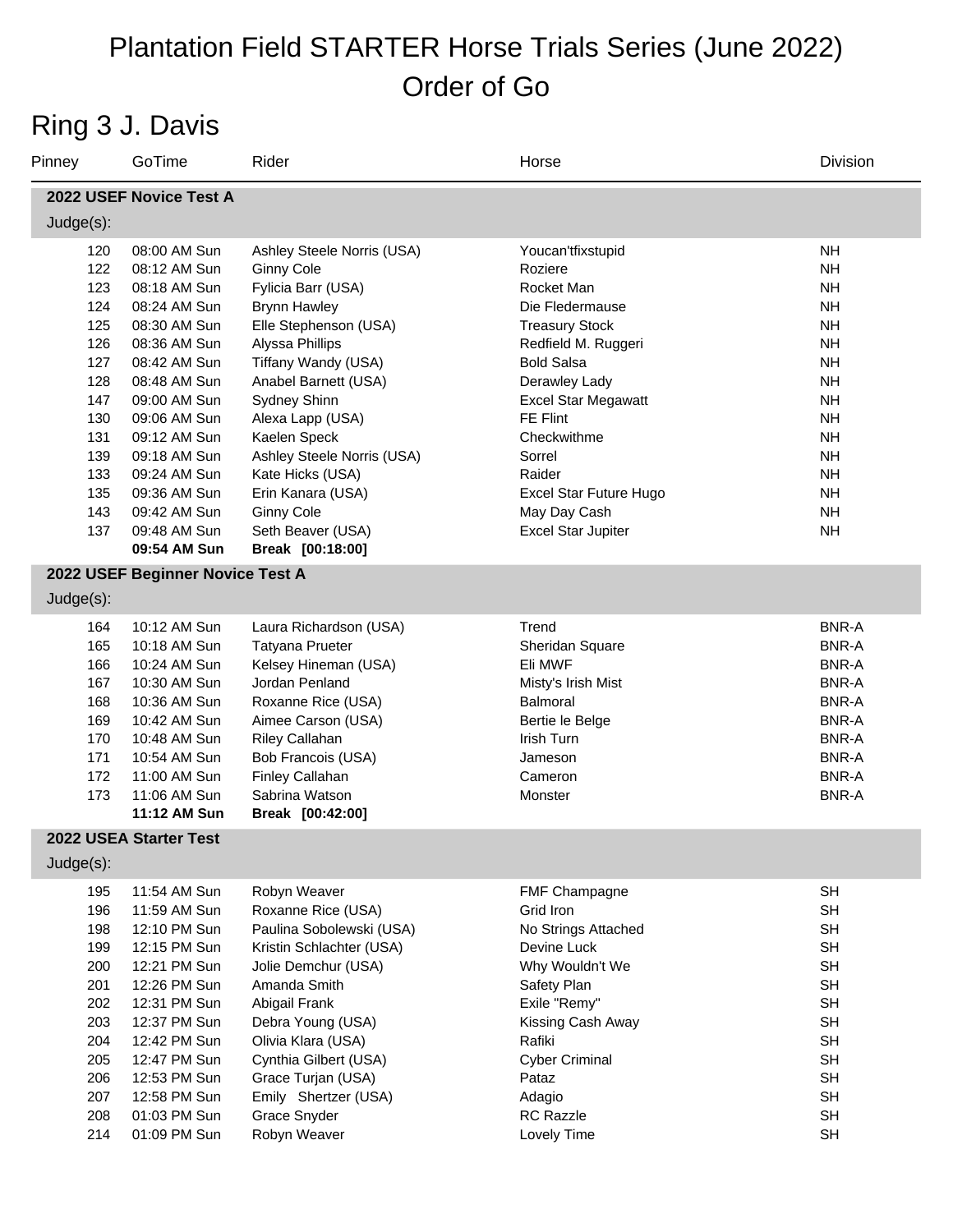### Ring 3 J. Davis

| Pinney       | GoTime                                | Rider                     | Horse                     | Division  |  |  |
|--------------|---------------------------------------|---------------------------|---------------------------|-----------|--|--|
|              | 01:15 PM Sun                          | Break [00:12:00]          |                           |           |  |  |
|              | 2019 USDF Introductory Level - Test A |                           |                           |           |  |  |
| $Judge(s)$ : |                                       |                           |                           |           |  |  |
| 226          | 01:27 PM Sun                          | Kelly Komisor             | <b>CRF Coal</b>           | EH        |  |  |
| 227          | 01:34 PM Sun                          | Tanya Vennemann           | Show Me Success           | EH        |  |  |
| 230          | 01:48 PM Sun                          | Kerra Johnson             | Gideon                    | <b>EH</b> |  |  |
| 232          | 02:02 PM Sun                          | Livvy Yoder               | <b>Straight Aces</b>      | EH        |  |  |
| 233          | 02:09 PM Sun                          | Avery Walsh               | Falcon Hill               | EH        |  |  |
| 235          | 02:23 PM Sun                          | Francesca Buchalski (USA) | Mind On Me                | EH        |  |  |
| 229          | 02:30 PM Sun                          | Tanya Vennemann           | <b>Wrongfully Accused</b> | EH        |  |  |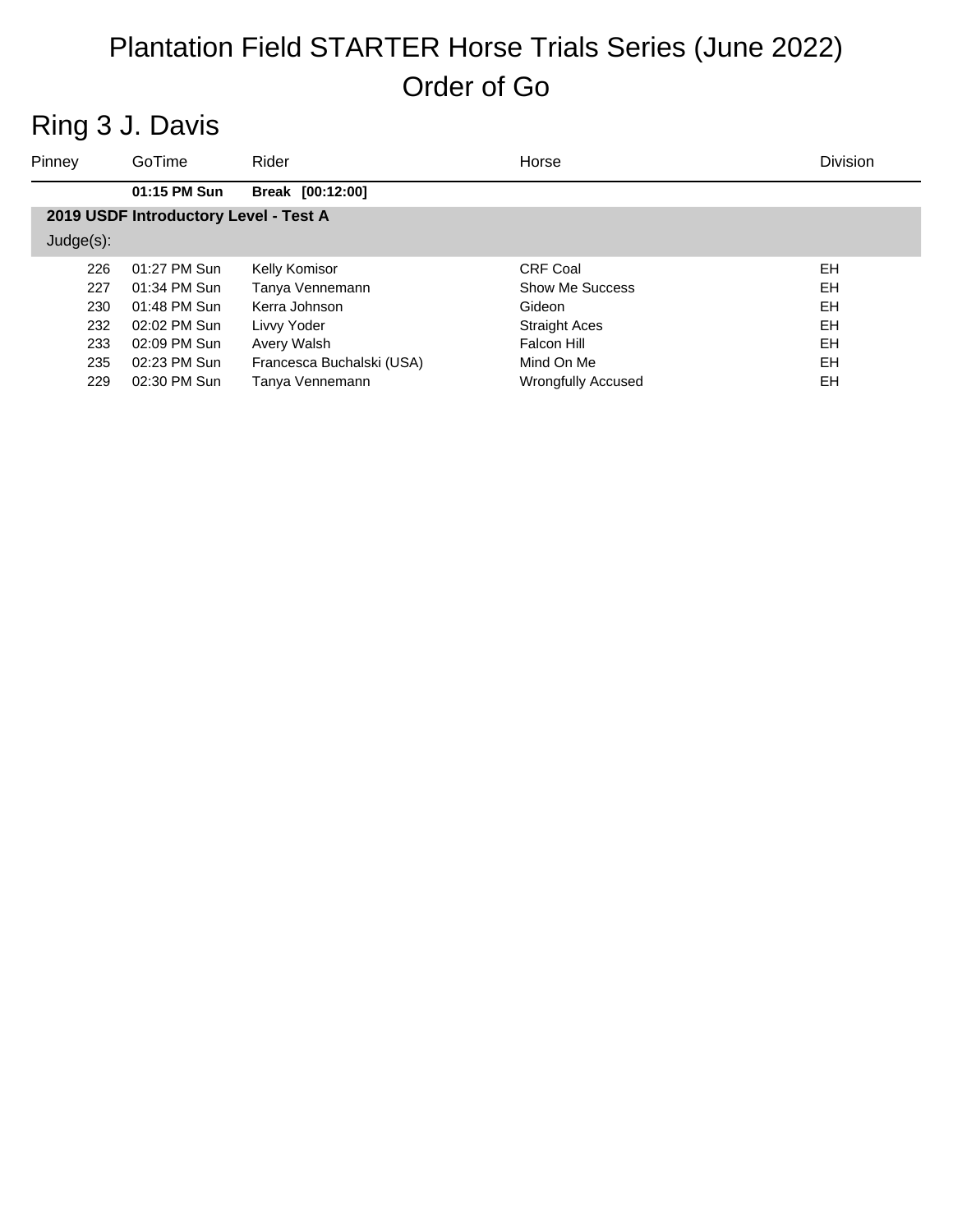### SJ Course B. Diamond

| Pinney                       | GoTime                       | Rider                             | Horse                      | Division               |  |  |  |  |
|------------------------------|------------------------------|-----------------------------------|----------------------------|------------------------|--|--|--|--|
| <b>Show Jumping BN/N/T/M</b> |                              |                                   |                            |                        |  |  |  |  |
| Judge(s):                    |                              |                                   |                            |                        |  |  |  |  |
| 102                          | 09:50 AM Sun                 | Sydney Solomon                    | Tuxedo                     | TH                     |  |  |  |  |
| 103                          | 09:52 AM Sun                 | Madeline Chantler (USA)           | Duke of Waymore            | <b>TR</b>              |  |  |  |  |
| 104                          | 09:54 AM Sun                 | Ashley Taylor (USA)               | <b>Tuff Duff</b>           | <b>TH</b>              |  |  |  |  |
| 105                          | 09:56 AM Sun                 | Angelina Pezzuto (USA)            | <b>High Prince</b>         | <b>TR</b>              |  |  |  |  |
| 107                          | 10:00 AM Sun                 | Zara Flores-Kinney (USA)          | One Lark One Legend        | <b>TH</b>              |  |  |  |  |
| 108                          | 10:02 AM Sun                 | Katie LaDow (USA)                 | <b>Aviation Show</b>       | <b>TR</b>              |  |  |  |  |
| 110                          | 10:06 AM Sun                 | <b>Kelly Coile</b>                | Soul Rebel                 | <b>TR</b>              |  |  |  |  |
| 112                          | 10:10 AM Sun                 | <b>Conrad Somers</b>              | Illustration               | <b>TR</b>              |  |  |  |  |
| 113                          | 10:12 AM Sun                 | Annie Renzetti                    | Molly                      | <b>TR</b>              |  |  |  |  |
| 114                          | 10:14 AM Sun                 | Hannah Pizzie (USA)               | <b>Start the Music</b>     | <b>TR</b>              |  |  |  |  |
| 115                          | 10:16 AM Sun                 | Hannah Fisher                     | Ethan                      | <b>TR</b>              |  |  |  |  |
| 116                          | 10:18 AM Sun                 | Sophia Morales                    | Jet                        | <b>TR</b>              |  |  |  |  |
| 117                          | 10:20 AM Sun                 | Sydney Shinn                      | <b>HSH Crypto</b>          | <b>TH</b>              |  |  |  |  |
| 118                          | 10:22 AM Sun                 | Kate Hicks (USA)                  | Herculon                   | <b>TH</b>              |  |  |  |  |
| 119                          | 10:24 AM Sun                 | Sarah Cousins (USA)               | Candy Cigarette            | <b>TH</b>              |  |  |  |  |
|                              | 10:26 AM Sun                 | Break [00:30:00]                  |                            |                        |  |  |  |  |
| 120                          | 10:56 AM Sun                 | Ashley Steele Norris (USA)        | Youcan'tfixstupid          | <b>NH</b>              |  |  |  |  |
| 122                          | 11:00 AM Sun                 | <b>Ginny Cole</b>                 | Roziere                    | <b>NH</b>              |  |  |  |  |
| 123                          | 11:02 AM Sun                 | Fylicia Barr (USA)                | Rocket Man                 | <b>NH</b>              |  |  |  |  |
| 124                          | 11:04 AM Sun                 | <b>Brynn Hawley</b>               | Die Fledermause            | <b>NH</b>              |  |  |  |  |
| 125                          | 11:06 AM Sun                 | Elle Stephenson (USA)             | <b>Treasury Stock</b>      | <b>NH</b>              |  |  |  |  |
| 126                          | 11:08 AM Sun                 | Alyssa Phillips                   | Redfield M. Ruggeri        | <b>NH</b>              |  |  |  |  |
| 127                          | 11:10 AM Sun                 | Tiffany Wandy (USA)               | <b>Bold Salsa</b>          | <b>NH</b>              |  |  |  |  |
| 128                          | 11:12 AM Sun                 | Anabel Barnett (USA)              | Derawley Lady              | <b>NH</b>              |  |  |  |  |
| 130                          | 11:16 AM Sun                 | Alexa Lapp (USA)                  | FE Flint                   | <b>NH</b>              |  |  |  |  |
| 131                          | 11:18 AM Sun                 | Kaelen Speck                      | Checkwithme                | <b>NH</b><br><b>NR</b> |  |  |  |  |
| 132<br>133                   | 11:20 AM Sun<br>11:22 AM Sun | <b>Molly Delaney</b>              | Missed Him<br>Raider       | <b>NH</b>              |  |  |  |  |
| 134                          | 11:24 AM Sun                 | Kate Hicks (USA)<br>Kristen LaDow | Jardin FF                  | <b>NR</b>              |  |  |  |  |
| 135                          | 11:26 AM Sun                 | Erin Kanara (USA)                 | Excel Star Future Hugo     | <b>NH</b>              |  |  |  |  |
| 136                          | 11:28 AM Sun                 | Alexandria Huber (USA)            | <b>Every Step</b>          | <b>NR</b>              |  |  |  |  |
| 137                          | 11:30 AM Sun                 | Seth Beaver (USA)                 | <b>Excel Star Jupiter</b>  | <b>NH</b>              |  |  |  |  |
| 138                          | 11:32 AM Sun                 | <b>Conrad Somers</b>              | Get Away Money             | <b>NR</b>              |  |  |  |  |
| 139                          | 11:34 AM Sun                 | Ashley Steele Norris (USA)        | Sorrel                     | NΗ                     |  |  |  |  |
| 140                          | 11:36 AM Sun                 | Annie Renzetti                    | Harry                      | <b>NR</b>              |  |  |  |  |
| 142                          | 11:40 AM Sun                 | Dana Lortie                       | Excel Star Midas Touch     | <b>NR</b>              |  |  |  |  |
| 143                          | 11:42 AM Sun                 | <b>Ginny Cole</b>                 | May Day Cash               | <b>NH</b>              |  |  |  |  |
| 144                          | 11:44 AM Sun                 | Dominique Guimond (USA)           | Esstoga Tune               | <b>NR</b>              |  |  |  |  |
| 145                          | 11:46 AM Sun                 | Audrey Sluder (USA)               | <b>Silver Springs</b>      | <b>NR</b>              |  |  |  |  |
| 146                          | 11:48 AM Sun                 | Gabrielle Nguyen (USA)            | Zeus                       | <b>NR</b>              |  |  |  |  |
| 147                          | 11:50 AM Sun                 | Sydney Shinn                      | <b>Excel Star Megawatt</b> | <b>NH</b>              |  |  |  |  |
| 148                          | 11:52 AM Sun                 | <b>Sydney Ennis</b>               | Boo-Yah                    | <b>NR</b>              |  |  |  |  |
| 149                          | 11:54 AM Sun                 | Eliza Ryan (USA)                  | Made You Look Twice        | <b>NR</b>              |  |  |  |  |
| 150                          | 11:56 AM Sun                 | Charlotte Depoe (USA)             | Suspended Moon             | <b>NR</b>              |  |  |  |  |
| 151                          | 11:58 AM Sun                 | <b>Lily Kratz</b>                 | Hand In Hand               | <b>NR</b>              |  |  |  |  |
| 152                          | 12:00 PM Sun                 | Briana Barr (USA)                 | Stormin' Normin            | <b>NR</b>              |  |  |  |  |
| 153                          | 12:02 PM Sun                 | Tanya Vennemann                   | Riley                      | <b>NR</b>              |  |  |  |  |
|                              | 12:04 PM Sun                 | Break [00:30:00]                  |                            |                        |  |  |  |  |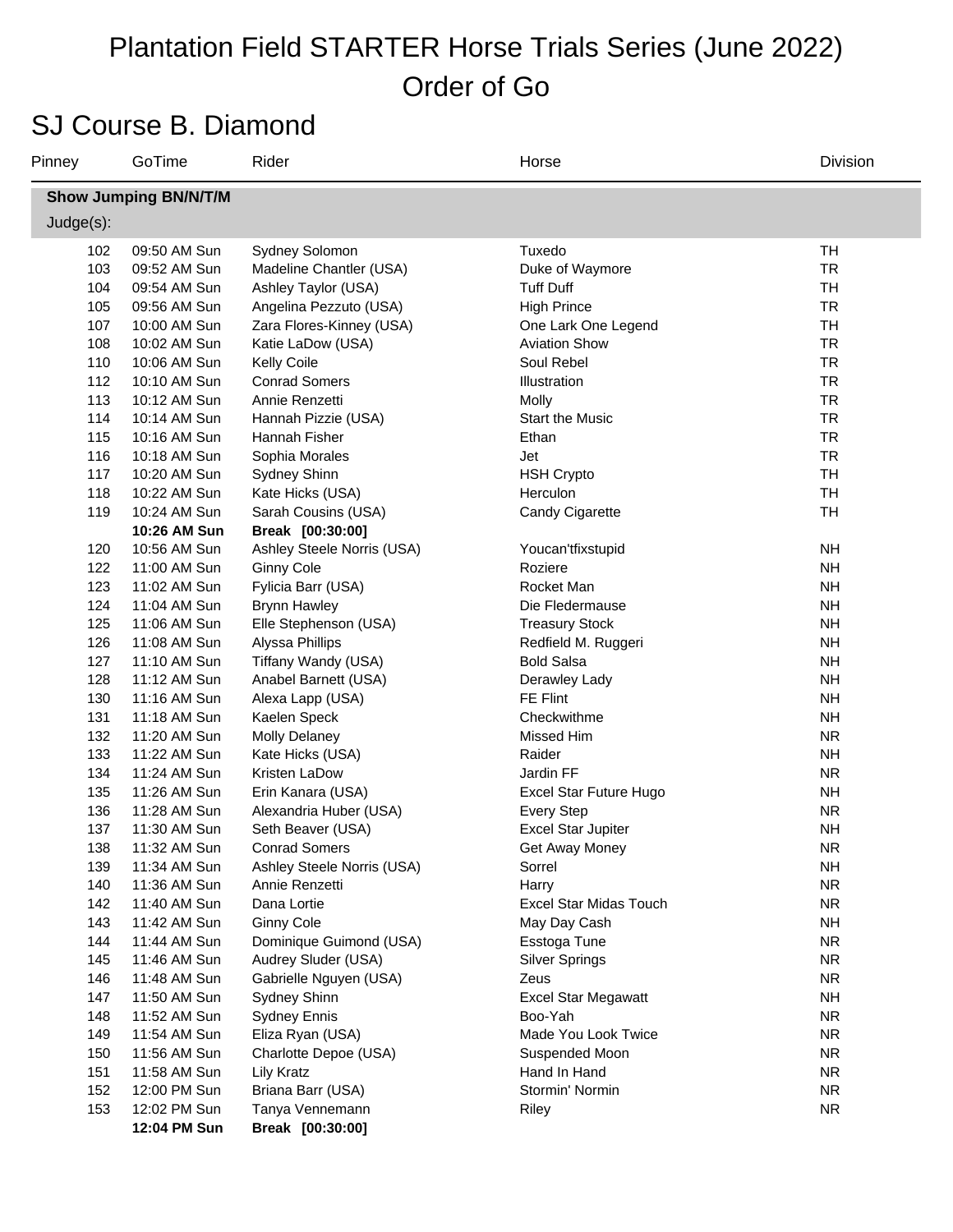### SJ Course B. Diamond

| Pinney                                                                    | GoTime                                                                                                                                                                       | Rider                                                                                                                                                                                                                                            | Horse                                                                                                                                                                                          | Division                                                                                                                                                       |
|---------------------------------------------------------------------------|------------------------------------------------------------------------------------------------------------------------------------------------------------------------------|--------------------------------------------------------------------------------------------------------------------------------------------------------------------------------------------------------------------------------------------------|------------------------------------------------------------------------------------------------------------------------------------------------------------------------------------------------|----------------------------------------------------------------------------------------------------------------------------------------------------------------|
| 154<br>155<br>156<br>157                                                  | 12:36 PM Sun<br>12:38 PM Sun<br>12:40 PM Sun<br>12:42 PM Sun                                                                                                                 | Sarah Cousins (USA)<br>Remy Winants (USA)<br>Beau Guimond (USA)<br>Jessica McCabe (USA)                                                                                                                                                          | Snow of Force<br>All Go<br>Wrosewater<br>Cheers to Us                                                                                                                                          | <b>BNH-A</b><br><b>BNH-A</b><br><b>BNH-A</b><br><b>BNH-A</b>                                                                                                   |
| 158<br>159<br>160<br>161                                                  | 12:44 PM Sun<br>12:48 PM Sun<br>12:50 PM Sun<br>12:52 PM Sun                                                                                                                 | El Riley (USA)<br>Angi Bevers (USA)<br>Ashleigh Volpe (USA)<br>Charlotte Reagoso (USA)                                                                                                                                                           | Smokestack Lightnin'<br>Heathcliff<br>Sweet Brother<br><b>Patterson Cross</b>                                                                                                                  | <b>BNH-A</b><br><b>BNH-A</b><br><b>BNH-A</b><br><b>BNH-A</b>                                                                                                   |
| 162<br>163                                                                | 12:54 PM Sun<br>12:56 PM Sun                                                                                                                                                 | Logan Bearden<br>Erin Kanara (USA)                                                                                                                                                                                                               | Into the Storm<br>Excel Star Skywalker                                                                                                                                                         | <b>BNH-A</b><br><b>BNH-A</b>                                                                                                                                   |
|                                                                           | <b>Show Jumping Beginner Novice</b>                                                                                                                                          |                                                                                                                                                                                                                                                  |                                                                                                                                                                                                |                                                                                                                                                                |
| Judge(s):                                                                 |                                                                                                                                                                              |                                                                                                                                                                                                                                                  |                                                                                                                                                                                                |                                                                                                                                                                |
| 164<br>165<br>166<br>167<br>168<br>169<br>170<br>171<br>172<br>173        | 12:58 PM Sun<br>01:00 PM Sun<br>01:02 PM Sun<br>01:04 PM Sun<br>01:06 PM Sun<br>01:08 PM Sun<br>01:10 PM Sun<br>01:12 PM Sun<br>01:14 PM Sun<br>01:16 PM Sun                 | Laura Richardson (USA)<br><b>Tatyana Prueter</b><br>Kelsey Hineman (USA)<br>Jordan Penland<br>Roxanne Rice (USA)<br>Aimee Carson (USA)<br><b>Riley Callahan</b><br>Bob Francois (USA)<br><b>Finley Callahan</b><br>Sabrina Watson                | Trend<br>Sheridan Square<br>Eli MWF<br>Misty's Irish Mist<br>Balmoral<br>Bertie le Belge<br>Irish Turn<br>Jameson<br>Cameron<br>Monster                                                        | <b>BNR-A</b><br><b>BNR-A</b><br><b>BNR-A</b><br><b>BNR-A</b><br><b>BNR-A</b><br><b>BNR-A</b><br><b>BNR-A</b><br><b>BNR-A</b><br><b>BNR-A</b><br><b>BNR-A</b>   |
|                                                                           | <b>Show Jumping BN/N/T/M</b>                                                                                                                                                 |                                                                                                                                                                                                                                                  |                                                                                                                                                                                                |                                                                                                                                                                |
| Judge(s):                                                                 |                                                                                                                                                                              |                                                                                                                                                                                                                                                  |                                                                                                                                                                                                |                                                                                                                                                                |
| 174<br>175<br>176<br>177<br>178<br>179<br>180<br>181<br>182<br>183<br>184 | 01:18 PM Sun<br>01:20 PM Sun<br>01:22 PM Sun<br>01:24 PM Sun<br>01:26 PM Sun<br>01:28 PM Sun<br>01:30 PM Sun<br>01:32 PM Sun<br>01:34 PM Sun<br>01:36 PM Sun<br>01:38 PM Sun | Missy Ransehousen (USA)<br>Hali Hutchinson<br>Peter Blauner (USA)<br>Ricardo Rocha<br>Sydney Shinn<br>Kristin Schlachter (USA)<br>Adrianna Moyer<br>Bridgette Ringley (USA)<br>Lindsey Groves (USA)<br>Sarah Cousins (USA)<br>Beau Guimond (USA) | We Have a Problem<br><b>Timeless Legend</b><br>Xtra<br><b>Great Quest</b><br>Excel Star Stephen's Green<br>Windblown Tree<br>Little Debbie<br>Doc<br>Normandy<br><b>Frosted Kitten</b><br>Tito | <b>BNH-B</b><br><b>BNH-B</b><br><b>BNH-B</b><br><b>BNH-B</b><br><b>BNH-B</b><br><b>BNH-B</b><br><b>BNH-B</b><br><b>BNH-B</b><br><b>BNH-B</b><br>BNH-B<br>BNH-B |
| Judge(s):                                                                 | <b>Show Jumping Beginner Novice</b>                                                                                                                                          |                                                                                                                                                                                                                                                  |                                                                                                                                                                                                |                                                                                                                                                                |
| 185<br>186<br>187<br>188<br>189<br>190<br>192<br>193<br>194               | 01:40 PM Sun<br>01:42 PM Sun<br>01:44 PM Sun<br>01:46 PM Sun<br>01:48 PM Sun<br>01:50 PM Sun<br>01:54 PM Sun<br>01:56 PM Sun<br>01:58 PM Sun<br>02:00 PM Sun                 | Jenna Weh Breault (USA)<br>Meg Schmitz (USA)<br>June Hillman<br>Alice Goodall (USA)<br>Carolyn Ilg (USA)<br>Maria Werkiser (USA)<br>Janine Malseed<br>Audrey Schwab<br>Laura Dionne (USA)<br>Break [00:30:00]                                    | Pedro Cerrano<br>Who's Treasure<br>Jd Superstar<br>Roxy<br>Classy Lady<br>Druid's Glen<br>Cooley Jet Set<br>Untangled Truth<br><b>Best Available</b>                                           | <b>BNR-B</b><br>BNR-B<br><b>BNR-B</b><br><b>BNR-B</b><br>BNR-B<br><b>BNR-B</b><br>BNR-B<br>BNR-B<br>BNR-B                                                      |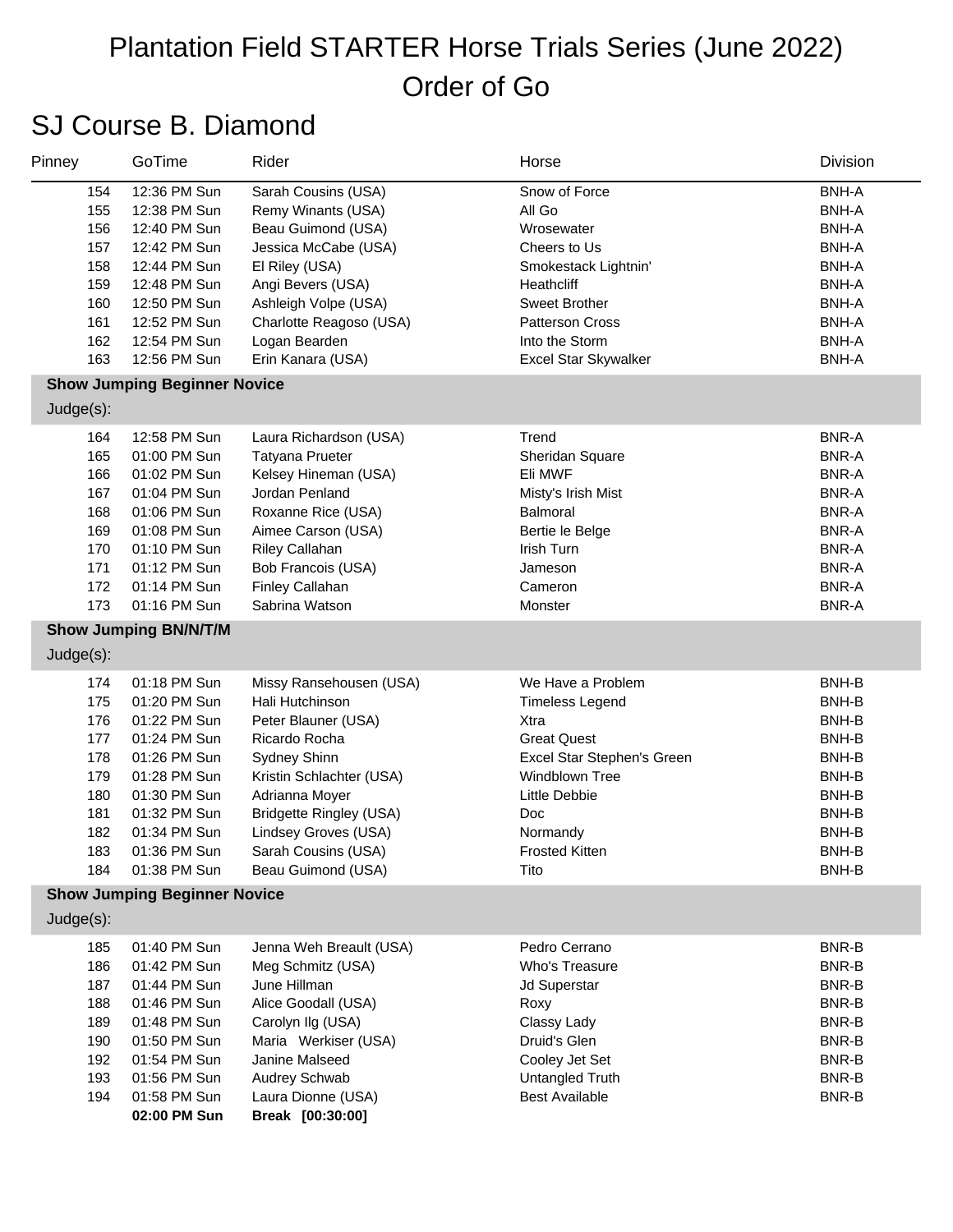### SJ Course B. Diamond

| Pinney    | GoTime                       | Rider                     | Horse                          | Division  |  |  |  |
|-----------|------------------------------|---------------------------|--------------------------------|-----------|--|--|--|
|           | <b>Show Jumping BN/N/T/M</b> |                           |                                |           |  |  |  |
| Judge(s): |                              |                           |                                |           |  |  |  |
| 195       | 02:30 PM Sun                 | Robyn Weaver              | FMF Champagne                  | <b>SH</b> |  |  |  |
| 196       | 02:32 PM Sun                 | Roxanne Rice (USA)        | Grid Iron                      | <b>SH</b> |  |  |  |
| 198       | 02:36 PM Sun                 | Paulina Sobolewski (USA)  | No Strings Attached            | <b>SH</b> |  |  |  |
| 199       | 02:38 PM Sun                 | Kristin Schlachter (USA)  | Devine Luck                    | <b>SH</b> |  |  |  |
| 200       | 02:40 PM Sun                 | Jolie Demchur (USA)       | Why Wouldn't We                | <b>SH</b> |  |  |  |
| 201       | 02:42 PM Sun                 | Amanda Smith              | Safety Plan                    | <b>SH</b> |  |  |  |
| 202       | 02:44 PM Sun                 | Abigail Frank             | Exile "Remy"                   | <b>SH</b> |  |  |  |
| 203       | 02:46 PM Sun                 | Debra Young (USA)         | Kissing Cash Away              | <b>SH</b> |  |  |  |
| 204       | 02:48 PM Sun                 | Olivia Klara (USA)        | Rafiki                         | <b>SH</b> |  |  |  |
| 205       | 02:50 PM Sun                 | Cynthia Gilbert (USA)     | <b>Cyber Criminal</b>          | <b>SH</b> |  |  |  |
| 206       | 02:52 PM Sun                 | Grace Turjan (USA)        | Pataz                          | <b>SH</b> |  |  |  |
| 207       | 02:54 PM Sun                 | Emily Shertzer (USA)      | Adagio                         | <b>SH</b> |  |  |  |
| 208       | 02:56 PM Sun                 | Grace Snyder              | <b>RC Razzle</b>               | <b>SH</b> |  |  |  |
| 210       | 03:00 PM Sun                 | Martha O'Malley (USA)     | Shelby                         | SR-A      |  |  |  |
| 211       | 03:02 PM Sun                 | Leah Beattie (USA)        | Kayla                          | SR-A      |  |  |  |
| 212       | 03:04 PM Sun                 | Annabelle Ewing (USA)     | Jet Lag                        | SR-A      |  |  |  |
| 213       | 03:06 PM Sun                 | Mackenna Murray (USA)     | Jimmie                         | SR-A      |  |  |  |
| 214       | 03:08 PM Sun                 | Robyn Weaver              | Lovely Time                    | <b>SH</b> |  |  |  |
| 215       | 03:10 PM Sun                 | Erin Riley (USA)          | Chata Chunkash                 | SR-A      |  |  |  |
| 216       | 03:12 PM Sun                 | Zoe Pierdon               | Best Boy                       | SR-A      |  |  |  |
| 217       | 03:14 PM Sun                 | <b>Grace Starrett</b>     | Ruby Tuesday HW                | SR-A      |  |  |  |
| 219       | 03:18 PM Sun                 | Alane Becket (USA)        | En Pointe                      | SR-B      |  |  |  |
| 220       | 03:20 PM Sun                 | Max Seifert (USA)         | <b>Tahkodha Princes</b>        | SR-B      |  |  |  |
| 221       | 03:22 PM Sun                 | <b>Gregory Newell</b>     | <b>BE Victory Dance</b>        | SR-B      |  |  |  |
| 222       | 03:24 PM Sun                 | Donna Murphy (USA)        | Swan's Rosalind                | SR-B      |  |  |  |
| 223       | 03:26 PM Sun                 | <b>Heather Walker</b>     | One Diego                      | SR-B      |  |  |  |
| 224       | 03:28 PM Sun                 | Kendra McCarty (USA)      | <b>Ballyrimmon Copper</b>      | SR-B      |  |  |  |
| 225       | 03:30 PM Sun                 | Pamela Bay                | Clonshire Le Roy               | SR-B      |  |  |  |
|           | 03:32 PM Sun                 | Break [00:30:00]          |                                |           |  |  |  |
| 226       | 04:02 PM Sun                 | Kelly Komisor             | <b>CRF Coal</b>                | EH        |  |  |  |
| 227       | 04:04 PM Sun                 | Tanya Vennemann           | <b>Show Me Success</b>         | EH        |  |  |  |
| 230       | 04:08 PM Sun                 | Kerra Johnson             | Gideon                         | EH        |  |  |  |
| 232       | 04:12 PM Sun                 | Livvy Yoder               | <b>Straight Aces</b>           | EH        |  |  |  |
| 233       | 04:14 PM Sun                 | Avery Walsh               | <b>Falcon Hill</b>             | EH        |  |  |  |
| 235       | 04:18 PM Sun                 | Francesca Buchalski (USA) | Mind On Me                     | EH        |  |  |  |
| 236       | 04:20 PM Sun                 | <b>Riley Richman</b>      | Little Chaos                   | ER-A      |  |  |  |
| 237       | 04:22 PM Sun                 | La'Nya Lightfoot (USA)    | Just a Fancy Box of Chocolates | ER-A      |  |  |  |
| 238       | 04:24 PM Sun                 | Brenden Hampton (USA)     | California Mischief            | ER-A      |  |  |  |
| 239       | 04:26 PM Sun                 | Annalisa Griffiths        | Emma's Grey Angel              | ER-A      |  |  |  |
| 241       | 04:30 PM Sun                 | Sarah Solloway (USA)      | Steel the Moment               | ER-A      |  |  |  |
| 242       | 04:32 PM Sun                 | Brooke Henwood (USA)      | Honeybun                       | ER-A      |  |  |  |
| 229       | 04:34 PM Sun                 | Tanya Vennemann           | <b>Wrongfully Accused</b>      | EH        |  |  |  |
| 243       | 04:36 PM Sun                 | Kailyn Holland (USA)      | <b>Best Shot Yet</b>           | ER-B      |  |  |  |
| 244       | 04:38 PM Sun                 | Sara Sabo (USA)           | <b>Bryn Taran Violet</b>       | ER-B      |  |  |  |
| 246       | 04:42 PM Sun                 | Samantha Greco            | Adriana's Boy                  | ER-B      |  |  |  |
| 248       | 04:46 PM Sun                 | Tori Finateri             | Coconut                        | ER-B      |  |  |  |
| 249       | 04:48 PM Sun                 | Daniel Reiter             | Homer                          | ER-B      |  |  |  |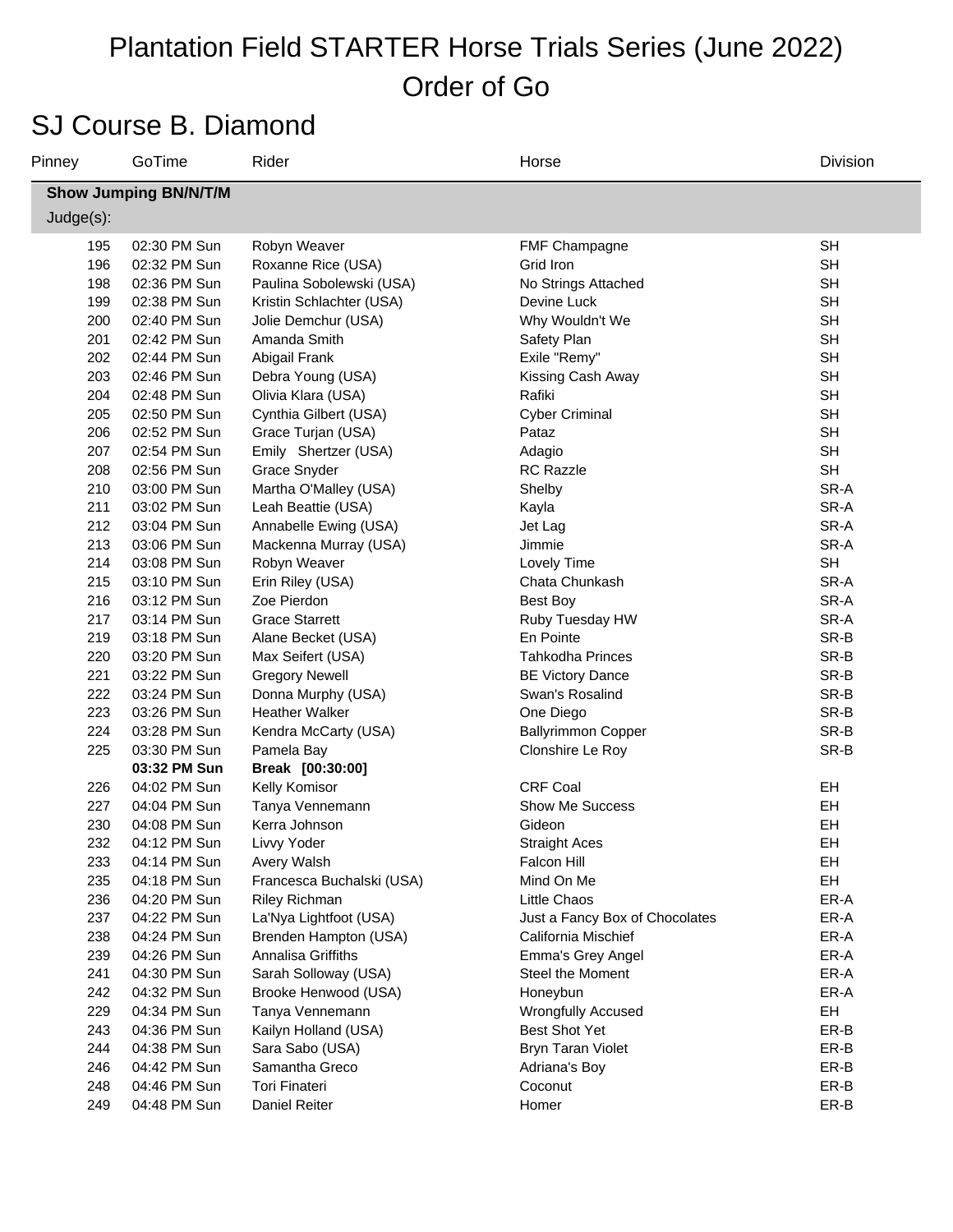### XC Course

| Pinney       | GoTime                        | Rider                      | Horse                      | Division  |  |  |  |  |
|--------------|-------------------------------|----------------------------|----------------------------|-----------|--|--|--|--|
|              | <b>Cross Country BN/N/T/M</b> |                            |                            |           |  |  |  |  |
| $Judge(s)$ : |                               |                            |                            |           |  |  |  |  |
| 102          | 10:04 AM Sun                  | Sydney Solomon             | Tuxedo                     | <b>TH</b> |  |  |  |  |
| 103          | 10:06 AM Sun                  | Madeline Chantler (USA)    | Duke of Waymore            | <b>TR</b> |  |  |  |  |
| 104          | 10:08 AM Sun                  | Ashley Taylor (USA)        | <b>Tuff Duff</b>           | <b>TH</b> |  |  |  |  |
| 105          | 10:10 AM Sun                  | Angelina Pezzuto (USA)     | <b>High Prince</b>         | <b>TR</b> |  |  |  |  |
| 107          | 10:14 AM Sun                  | Zara Flores-Kinney (USA)   | One Lark One Legend        | <b>TH</b> |  |  |  |  |
| 108          | 10:16 AM Sun                  | Katie LaDow (USA)          | <b>Aviation Show</b>       | <b>TR</b> |  |  |  |  |
| 110          | 10:20 AM Sun                  | <b>Kelly Coile</b>         | Soul Rebel                 | <b>TR</b> |  |  |  |  |
| 112          | 10:24 AM Sun                  | <b>Conrad Somers</b>       | Illustration               | <b>TR</b> |  |  |  |  |
| 113          | 10:26 AM Sun                  | Annie Renzetti             | Molly                      | <b>TR</b> |  |  |  |  |
| 114          | 10:28 AM Sun                  | Hannah Pizzie (USA)        | <b>Start the Music</b>     | <b>TR</b> |  |  |  |  |
| 115          | 10:30 AM Sun                  | Hannah Fisher              | Ethan                      | <b>TR</b> |  |  |  |  |
| 116          | 10:32 AM Sun                  | Sophia Morales             | Jet                        | <b>TR</b> |  |  |  |  |
| 117          | 10:34 AM Sun                  | Sydney Shinn               | <b>HSH Crypto</b>          | <b>TH</b> |  |  |  |  |
| 118          | 10:36 AM Sun                  | Kate Hicks (USA)           | Herculon                   | <b>TH</b> |  |  |  |  |
| 119          | 10:38 AM Sun                  | Sarah Cousins (USA)        | Candy Cigarette            | <b>TH</b> |  |  |  |  |
|              | 10:40 AM Sun                  | <b>Break</b>               |                            |           |  |  |  |  |
| 120          | 11:10 AM Sun                  | Ashley Steele Norris (USA) | Youcan'tfixstupid          | <b>NH</b> |  |  |  |  |
| 122          | 11:14 AM Sun                  | <b>Ginny Cole</b>          | Roziere                    | <b>NH</b> |  |  |  |  |
| 123          | 11:16 AM Sun                  | Fylicia Barr (USA)         | Rocket Man                 | <b>NH</b> |  |  |  |  |
| 124          | 11:18 AM Sun                  | <b>Brynn Hawley</b>        | Die Fledermause            | <b>NH</b> |  |  |  |  |
| 125          | 11:20 AM Sun                  | Elle Stephenson (USA)      | <b>Treasury Stock</b>      | <b>NH</b> |  |  |  |  |
| 126          | 11:22 AM Sun                  | Alyssa Phillips            | Redfield M. Ruggeri        | <b>NH</b> |  |  |  |  |
| 127          | 11:24 AM Sun                  | Tiffany Wandy (USA)        | <b>Bold Salsa</b>          | <b>NH</b> |  |  |  |  |
| 128          | 11:26 AM Sun                  | Anabel Barnett (USA)       | Derawley Lady              | <b>NH</b> |  |  |  |  |
| 130          | 11:30 AM Sun                  | Alexa Lapp (USA)           | FE Flint                   | <b>NH</b> |  |  |  |  |
| 131          | 11:32 AM Sun                  | Kaelen Speck               | Checkwithme                | <b>NH</b> |  |  |  |  |
| 132          | 11:34 AM Sun                  | <b>Molly Delaney</b>       | Missed Him                 | <b>NR</b> |  |  |  |  |
| 133          | 11:36 AM Sun                  | Kate Hicks (USA)           | Raider                     | <b>NH</b> |  |  |  |  |
| 134          | 11:38 AM Sun                  | Kristen LaDow              | Jardin FF                  | <b>NR</b> |  |  |  |  |
| 135          | 11:40 AM Sun                  | Erin Kanara (USA)          | Excel Star Future Hugo     | <b>NH</b> |  |  |  |  |
| 136          | 11:42 AM Sun                  | Alexandria Huber (USA)     | <b>Every Step</b>          | <b>NR</b> |  |  |  |  |
| 137          | 11:44 AM Sun                  | Seth Beaver (USA)          | <b>Excel Star Jupiter</b>  | <b>NH</b> |  |  |  |  |
| 138          | 11:46 AM Sun                  | <b>Conrad Somers</b>       | Get Away Money             | <b>NR</b> |  |  |  |  |
| 139          | 11:48 AM Sun                  | Ashley Steele Norris (USA) | Sorrel                     | NΗ        |  |  |  |  |
| 140          | 11:50 AM Sun                  | Annie Renzetti             | Harry                      | <b>NR</b> |  |  |  |  |
| 142          | 11:54 AM Sun                  | Dana Lortie                | Excel Star Midas Touch     | <b>NR</b> |  |  |  |  |
| 143          | 11:56 AM Sun                  | <b>Ginny Cole</b>          | May Day Cash               | <b>NH</b> |  |  |  |  |
| 144          | 11:58 AM Sun                  | Dominique Guimond (USA)    | Esstoga Tune               | <b>NR</b> |  |  |  |  |
| 145          | 12:00 PM Sun                  | Audrey Sluder (USA)        | <b>Silver Springs</b>      | <b>NR</b> |  |  |  |  |
| 146          | 12:02 PM Sun                  | Gabrielle Nguyen (USA)     | Zeus                       | <b>NR</b> |  |  |  |  |
| 147          | 12:04 PM Sun                  | Sydney Shinn               | <b>Excel Star Megawatt</b> | <b>NH</b> |  |  |  |  |
| 148          | 12:06 PM Sun                  | <b>Sydney Ennis</b>        | Boo-Yah                    | <b>NR</b> |  |  |  |  |
| 149          | 12:08 PM Sun                  | Eliza Ryan (USA)           | Made You Look Twice        | <b>NR</b> |  |  |  |  |
| 150          | 12:10 PM Sun                  | Charlotte Depoe (USA)      | Suspended Moon             | <b>NR</b> |  |  |  |  |
| 151          | 12:12 PM Sun                  | <b>Lily Kratz</b>          | Hand In Hand               | <b>NR</b> |  |  |  |  |
| 152          | 12:14 PM Sun                  | Briana Barr (USA)          | Stormin' Normin            | <b>NR</b> |  |  |  |  |
| 153          | 12:16 PM Sun                  | Tanya Vennemann            | Riley                      | <b>NR</b> |  |  |  |  |
|              | 12:18 PM Sun                  | <b>Break</b>               |                            |           |  |  |  |  |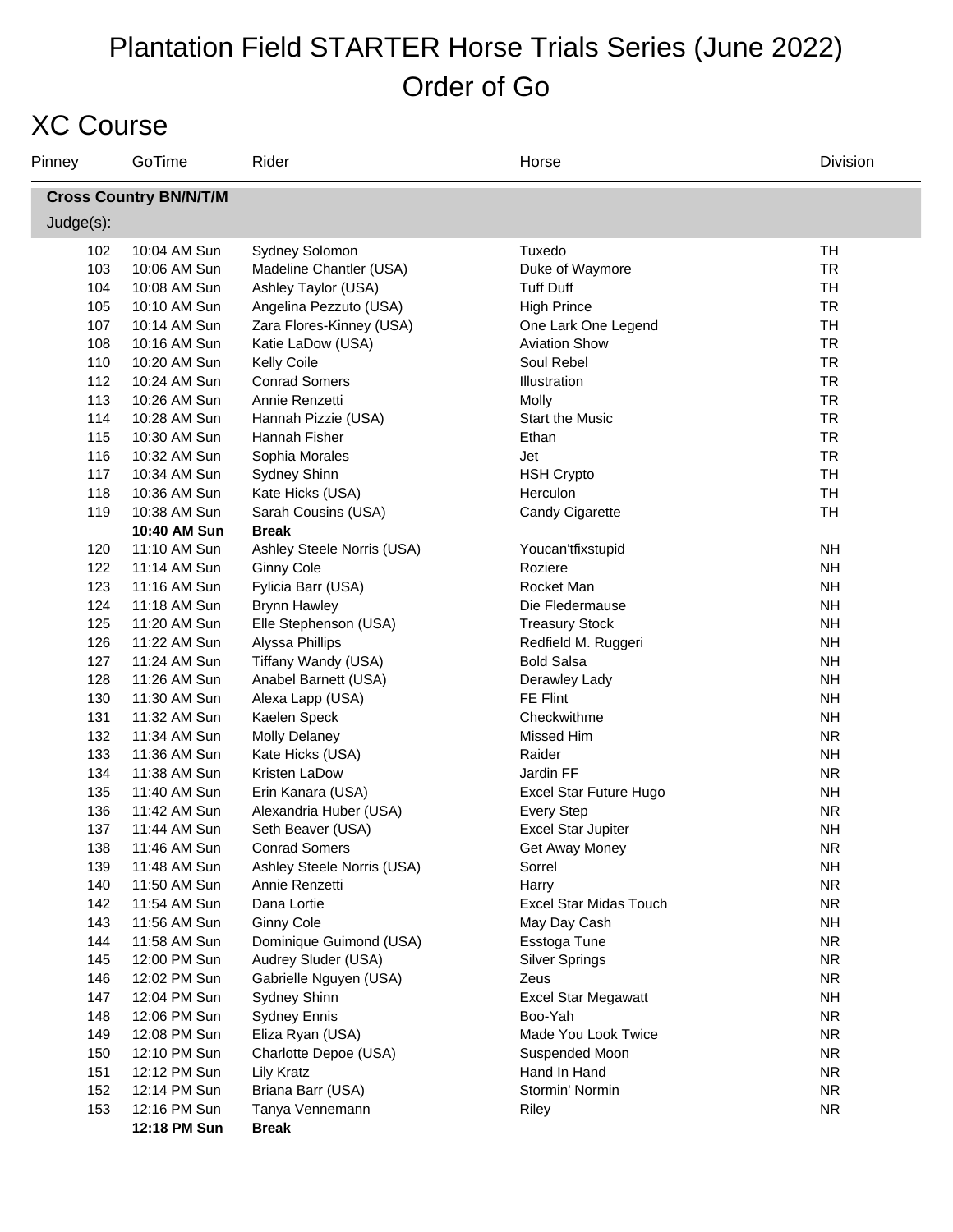# XC Course

| Pinney                                                             | GoTime                                                                                                                                                       | Rider                                                                                                                                                                                                                   | Horse                                                                                                                                                                            | Division                                                                                                                                                     |
|--------------------------------------------------------------------|--------------------------------------------------------------------------------------------------------------------------------------------------------------|-------------------------------------------------------------------------------------------------------------------------------------------------------------------------------------------------------------------------|----------------------------------------------------------------------------------------------------------------------------------------------------------------------------------|--------------------------------------------------------------------------------------------------------------------------------------------------------------|
| 154<br>155<br>156<br>157<br>158<br>159<br>160<br>161<br>162<br>163 | 12:50 PM Sun<br>12:52 PM Sun<br>12:54 PM Sun<br>12:56 PM Sun<br>12:58 PM Sun<br>01:02 PM Sun<br>01:04 PM Sun<br>01:06 PM Sun<br>01:08 PM Sun<br>01:10 PM Sun | Sarah Cousins (USA)<br>Remy Winants (USA)<br>Beau Guimond (USA)<br>Jessica McCabe (USA)<br>El Riley (USA)<br>Angi Bevers (USA)<br>Ashleigh Volpe (USA)<br>Charlotte Reagoso (USA)<br>Logan Bearden<br>Erin Kanara (USA) | Snow of Force<br>All Go<br>Wrosewater<br>Cheers to Us<br>Smokestack Lightnin'<br>Heathcliff<br>Sweet Brother<br>Patterson Cross<br>Into the Storm<br><b>Excel Star Skywalker</b> | <b>BNH-A</b><br><b>BNH-A</b><br><b>BNH-A</b><br><b>BNH-A</b><br><b>BNH-A</b><br><b>BNH-A</b><br><b>BNH-A</b><br><b>BNH-A</b><br><b>BNH-A</b><br><b>BNH-A</b> |
|                                                                    | <b>Cross Country Beginner Novice</b>                                                                                                                         |                                                                                                                                                                                                                         |                                                                                                                                                                                  |                                                                                                                                                              |
| Judge(s):<br>164                                                   | 01:12 PM Sun                                                                                                                                                 | Laura Richardson (USA)                                                                                                                                                                                                  | Trend                                                                                                                                                                            | <b>BNR-A</b>                                                                                                                                                 |
| 165<br>166                                                         | 01:14 PM Sun<br>01:16 PM Sun                                                                                                                                 | <b>Tatyana Prueter</b><br>Kelsey Hineman (USA)                                                                                                                                                                          | Sheridan Square<br>Eli MWF                                                                                                                                                       | <b>BNR-A</b><br><b>BNR-A</b>                                                                                                                                 |
| 167                                                                | 01:18 PM Sun                                                                                                                                                 | Jordan Penland                                                                                                                                                                                                          | Misty's Irish Mist                                                                                                                                                               | <b>BNR-A</b>                                                                                                                                                 |
| 168                                                                | 01:20 PM Sun                                                                                                                                                 | Roxanne Rice (USA)                                                                                                                                                                                                      | Balmoral                                                                                                                                                                         | <b>BNR-A</b>                                                                                                                                                 |
| 169<br>170                                                         | 01:22 PM Sun<br>01:24 PM Sun                                                                                                                                 | Aimee Carson (USA)<br>Riley Callahan                                                                                                                                                                                    | Bertie le Belge<br>Irish Turn                                                                                                                                                    | <b>BNR-A</b><br><b>BNR-A</b>                                                                                                                                 |
| 171                                                                | 01:26 PM Sun                                                                                                                                                 | Bob Francois (USA)                                                                                                                                                                                                      | Jameson                                                                                                                                                                          | <b>BNR-A</b>                                                                                                                                                 |
| 172                                                                | 01:28 PM Sun                                                                                                                                                 | Finley Callahan                                                                                                                                                                                                         | Cameron                                                                                                                                                                          | <b>BNR-A</b>                                                                                                                                                 |
| 173                                                                | 01:30 PM Sun                                                                                                                                                 | Sabrina Watson                                                                                                                                                                                                          | Monster                                                                                                                                                                          | <b>BNR-A</b>                                                                                                                                                 |
| $Judge(s)$ :                                                       | <b>Cross Country BN/N/T/M</b>                                                                                                                                |                                                                                                                                                                                                                         |                                                                                                                                                                                  |                                                                                                                                                              |
|                                                                    |                                                                                                                                                              |                                                                                                                                                                                                                         |                                                                                                                                                                                  |                                                                                                                                                              |
| 174<br>175                                                         | 01:32 PM Sun<br>01:34 PM Sun                                                                                                                                 | Missy Ransehousen (USA)<br>Hali Hutchinson                                                                                                                                                                              | We Have a Problem<br><b>Timeless Legend</b>                                                                                                                                      | BNH-B<br>BNH-B                                                                                                                                               |
| 176                                                                | 01:36 PM Sun                                                                                                                                                 | Peter Blauner (USA)                                                                                                                                                                                                     | Xtra                                                                                                                                                                             | BNH-B                                                                                                                                                        |
| 177                                                                | 01:38 PM Sun                                                                                                                                                 | Ricardo Rocha                                                                                                                                                                                                           | <b>Great Quest</b>                                                                                                                                                               | BNH-B                                                                                                                                                        |
| 178                                                                | 01:40 PM Sun                                                                                                                                                 | Sydney Shinn                                                                                                                                                                                                            | Excel Star Stephen's Green<br><b>Windblown Tree</b>                                                                                                                              | BNH-B                                                                                                                                                        |
| 179<br>180                                                         | 01:42 PM Sun<br>01:44 PM Sun                                                                                                                                 | Kristin Schlachter (USA)<br>Adrianna Moyer                                                                                                                                                                              | Little Debbie                                                                                                                                                                    | BNH-B<br>BNH-B                                                                                                                                               |
| 181                                                                | 01:46 PM Sun                                                                                                                                                 | <b>Bridgette Ringley (USA)</b>                                                                                                                                                                                          | Doc                                                                                                                                                                              | BNH-B                                                                                                                                                        |
| 182                                                                | 01:48 PM Sun                                                                                                                                                 | Lindsey Groves (USA)                                                                                                                                                                                                    | Normandy                                                                                                                                                                         | BNH-B                                                                                                                                                        |
| 183                                                                | 01:50 PM Sun<br>01:52 PM Sun                                                                                                                                 | Sarah Cousins (USA)<br>Beau Guimond (USA)                                                                                                                                                                               | <b>Frosted Kitten</b><br>Tito                                                                                                                                                    | BNH-B<br>BNH-B                                                                                                                                               |
| 184                                                                | <b>Cross Country Beginner Novice</b>                                                                                                                         |                                                                                                                                                                                                                         |                                                                                                                                                                                  |                                                                                                                                                              |
| Judge(s):                                                          |                                                                                                                                                              |                                                                                                                                                                                                                         |                                                                                                                                                                                  |                                                                                                                                                              |
| 185                                                                | 01:54 PM Sun                                                                                                                                                 | Jenna Weh Breault (USA)                                                                                                                                                                                                 | Pedro Cerrano                                                                                                                                                                    | <b>BNR-B</b>                                                                                                                                                 |
| 186<br>187                                                         | 01:56 PM Sun<br>01:58 PM Sun                                                                                                                                 | Meg Schmitz (USA)<br>June Hillman                                                                                                                                                                                       | Who's Treasure<br>Jd Superstar                                                                                                                                                   | <b>BNR-B</b><br><b>BNR-B</b>                                                                                                                                 |
| 188                                                                | 02:00 PM Sun                                                                                                                                                 | Alice Goodall (USA)                                                                                                                                                                                                     | Roxy                                                                                                                                                                             | <b>BNR-B</b>                                                                                                                                                 |
| 189                                                                | 02:02 PM Sun                                                                                                                                                 | Carolyn Ilg (USA)                                                                                                                                                                                                       | Classy Lady                                                                                                                                                                      | <b>BNR-B</b>                                                                                                                                                 |
| 190                                                                | 02:04 PM Sun                                                                                                                                                 | Maria Werkiser (USA)                                                                                                                                                                                                    | Druid's Glen                                                                                                                                                                     | <b>BNR-B</b>                                                                                                                                                 |
| 192                                                                | 02:08 PM Sun                                                                                                                                                 | Janine Malseed                                                                                                                                                                                                          | Cooley Jet Set                                                                                                                                                                   | BNR-B                                                                                                                                                        |
| 193<br>194                                                         | 02:10 PM Sun<br>02:12 PM Sun                                                                                                                                 | Audrey Schwab<br>Laura Dionne (USA)                                                                                                                                                                                     | Untangled Truth<br><b>Best Available</b>                                                                                                                                         | BNR-B<br>BNR-B                                                                                                                                               |
|                                                                    | 02:14 PM Sun                                                                                                                                                 | <b>Break</b>                                                                                                                                                                                                            |                                                                                                                                                                                  |                                                                                                                                                              |